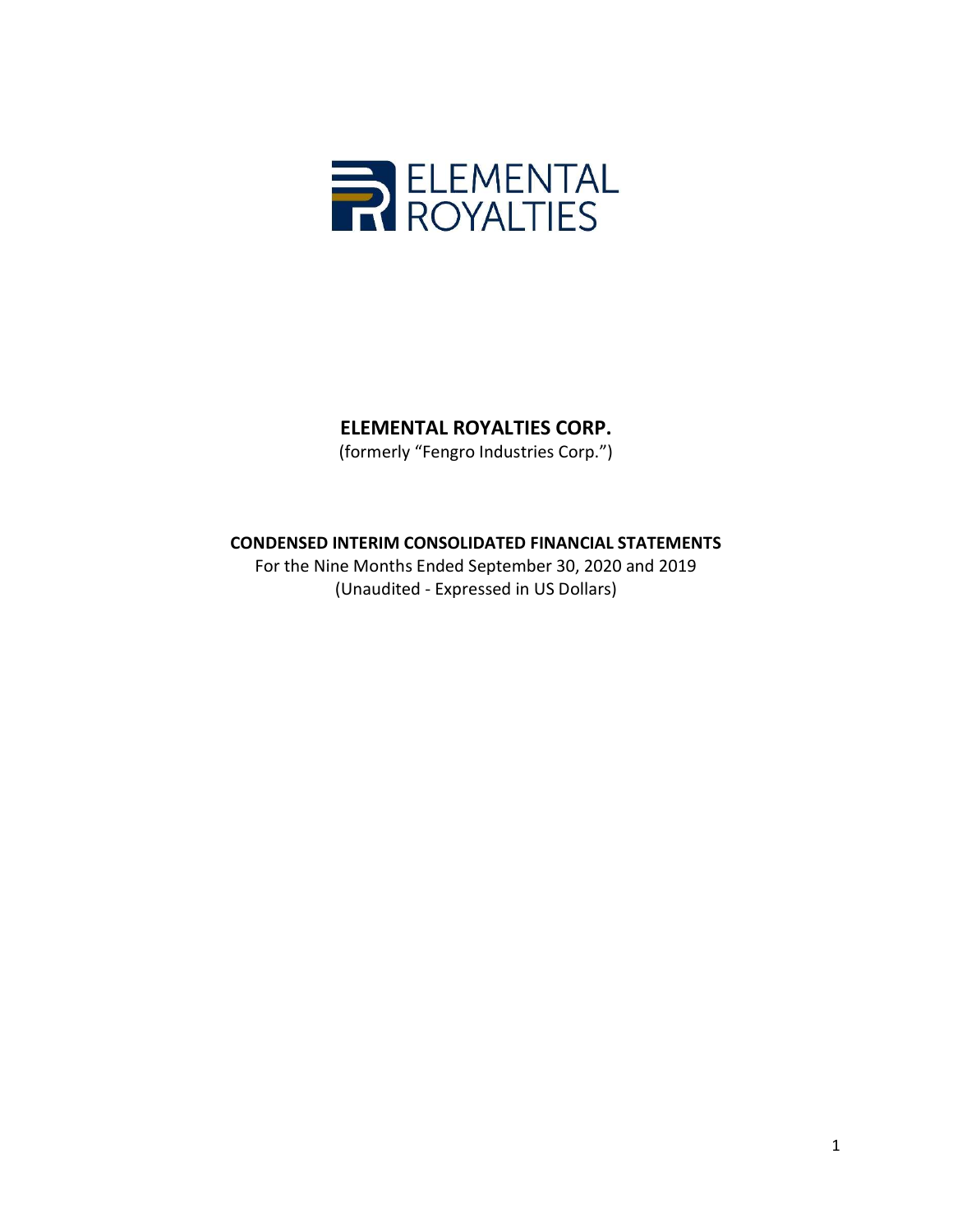## NOTICE OF NO AUDITOR REVIEW OF

## CONDENSED INTERIM CONSOLIDATED FINANCIAL STATEMENTS

The accompanying unaudited condensed interim consolidated financial statements of the Company have been prepared by and are the responsibility of the Company's management.

The Company's independent auditor has not performed a review of these financial statements in accordance with standards established by the Canadian Institute of Chartered Professional Accountants for a review of interim financial statements by an entity's auditor.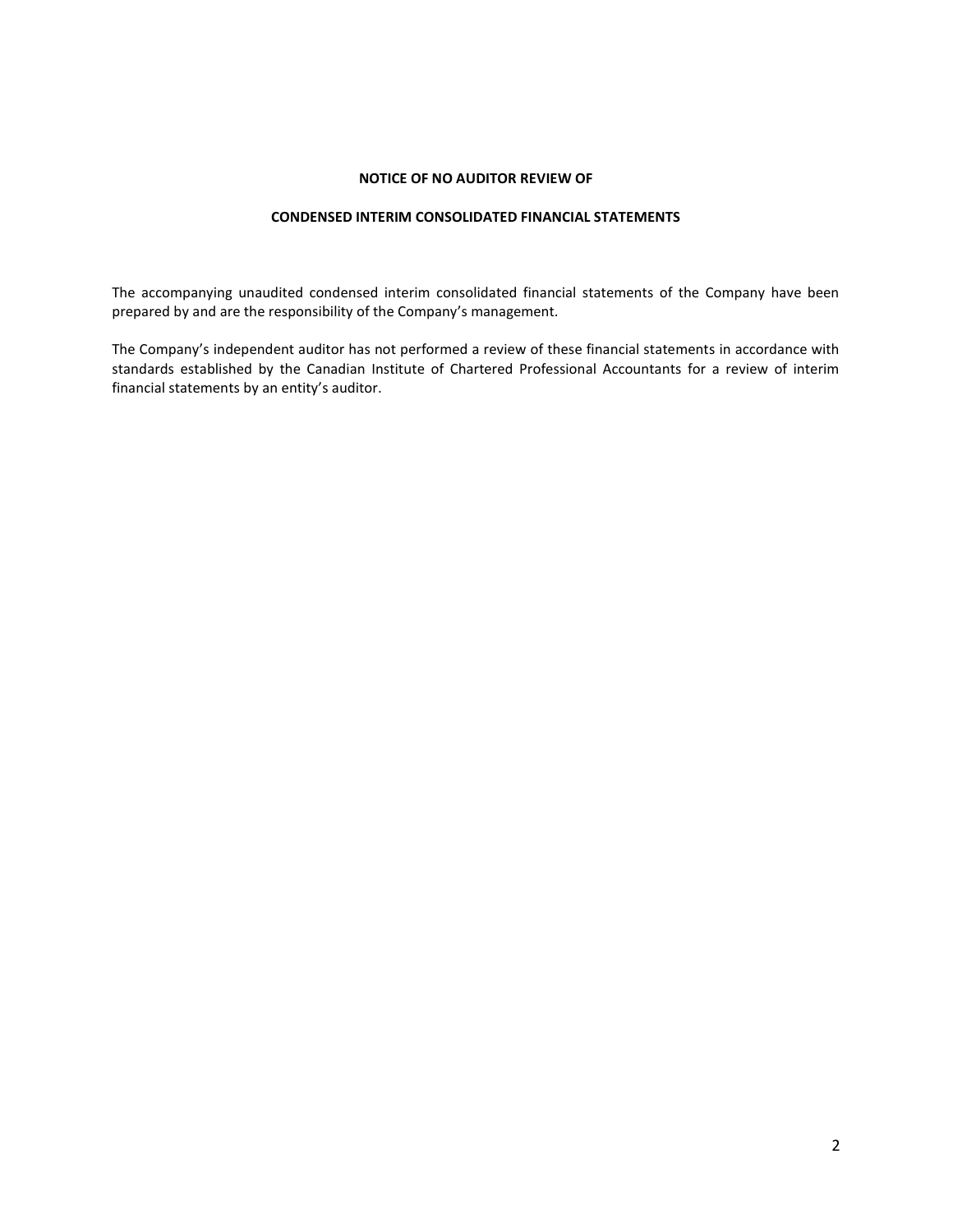## (Formerly "Fengro Industries Corp.") CONDENSED INTERIM CONSOLIDATED STATEMENTS OF FINANCIAL POSITION (Unaudited - Expressed in US Dollars)

|                                           |                | September 30, | December 31, |
|-------------------------------------------|----------------|---------------|--------------|
|                                           | <b>Notes</b>   | 2020<br>\$    | 2019<br>\$   |
| <b>Assets</b>                             |                |               |              |
| <b>Current assets</b>                     |                |               |              |
| Cash and cash equivalents                 |                | 8,757,279     | 812,572      |
| Accounts receivable                       | 4              | 2,077,154     | 445,182      |
| Prepaid expenses and other current assets |                | 80,723        | 50,789       |
| <b>Total current assets</b>               |                | 10,915,156    | 1,308,543    |
|                                           |                |               |              |
| <b>Non-current assets</b>                 |                |               |              |
| Deferred acquisition costs                |                |               | 503,200      |
| Deferred financing costs                  |                |               | 75,000       |
| Royalty interests                         | 5              | 16,134,525    | 4,779,572    |
| Total non-current assets                  |                | 16,134,525    | 5,357,772    |
| <b>Total assets</b>                       |                | 27,049,681    | 6,666,315    |
|                                           |                |               |              |
| <b>Liabilities</b>                        |                |               |              |
| <b>Current liabilities</b>                |                |               |              |
| Accounts payable and accrued liabilities  | 9              | 148,655       | 293,424      |
| <b>Borrowings</b>                         | 6              | 1             |              |
| <b>Total current liabilities</b>          |                | 148,656       | 293,424      |
| <b>Total liabilities</b>                  |                | 148,656       | 293,424      |
|                                           |                |               |              |
| <b>Equity</b>                             |                |               |              |
| Share capital                             | $\overline{7}$ | 28,800,786    | 6,388,098    |
| Reserves                                  |                | 825,563       | 348,648      |
| Subscriptions received                    |                |               | 7,185        |
| Accumulated other comprehensive loss      |                | 8,908         | (970)        |
| Deficit                                   |                | (2,734,232)   | (370, 070)   |
| <b>Total equity</b>                       |                | 26,901,025    | 6,372,891    |
|                                           |                |               |              |
| <b>Total liabilities and equity</b>       |                | 27,049,681    | 6,666,315    |

Nature of operations (Note 1) Commitments (Note 11) Subsequent event (Note 12)

## Approved by the Board of Directors on November 12, 2020

| derick Bell" |  |
|--------------|--|
|              |  |

"Frederick Bell" Director "Martin Turenne" Director

Frederick Bell Martin Turenne

The accompanying notes are an integral part of these condensed interim consolidated financial statements.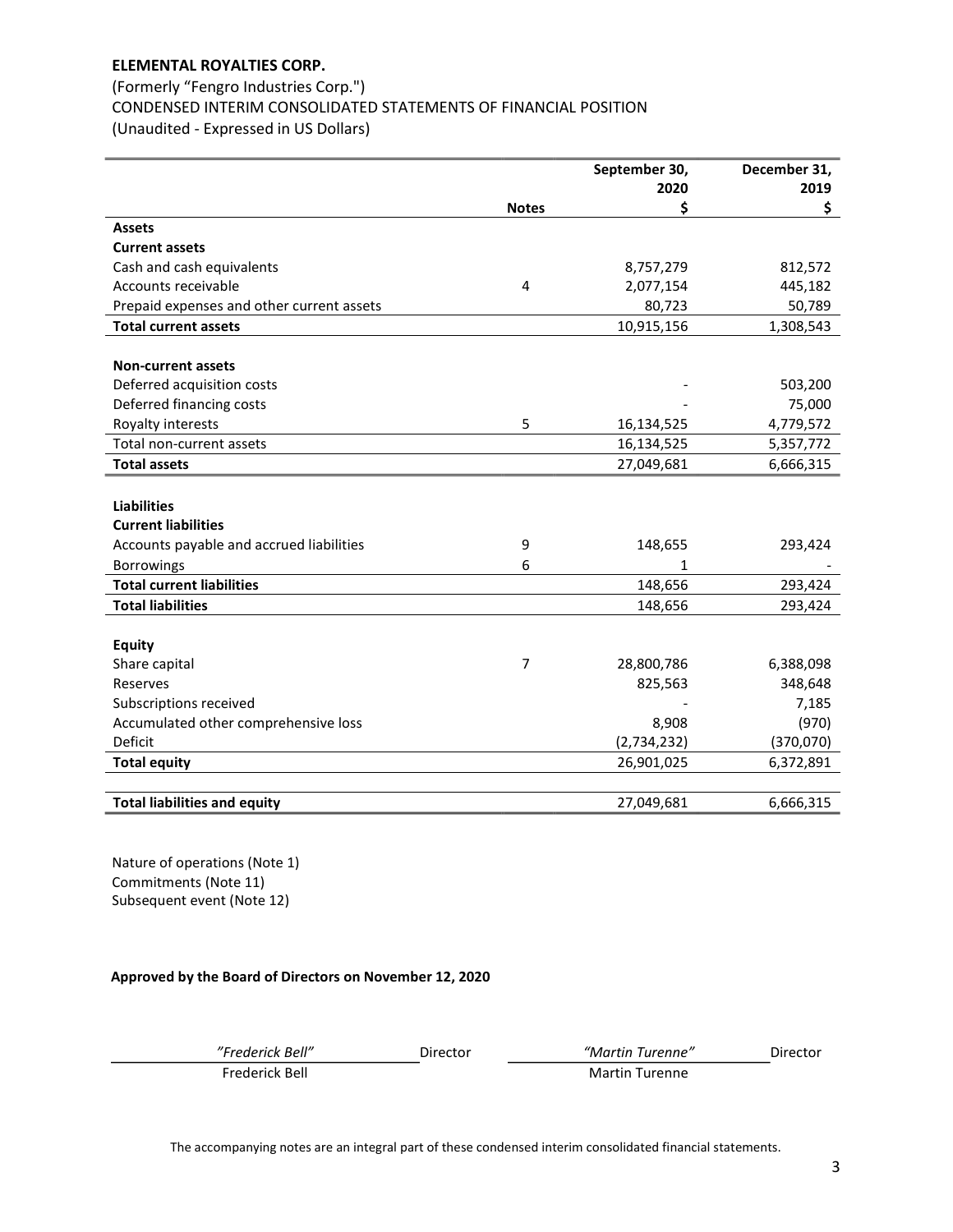## (Formerly "Fengro Industries Corp.") CONDENSED INTERIM CONSOLIDATED STATEMENTS OF LOSS AND COMPREHENSIVE LOSS For the three and nine months ended September 30, 2020 and 2019 (Unaudited - Expressed in US Dollars)

|                                             |              |               | Three months ended       | Nine months ended |               |
|---------------------------------------------|--------------|---------------|--------------------------|-------------------|---------------|
|                                             |              |               | September 30,            |                   | September 30, |
|                                             |              | 2020          | 2019                     | 2020              | 2019          |
|                                             | <b>Notes</b> | \$            | \$                       | \$                | \$            |
| <b>Income</b>                               |              |               |                          |                   |               |
| Revenue from royalty interests              | 5            | 1,152,922     | 660,849                  | 3,660,272         | 1,767,368     |
|                                             |              |               |                          |                   |               |
| Cost of sales                               |              |               |                          |                   |               |
| Depletion of royalty interests              | 5            | (400, 288)    | (167,091)                | (1, 165, 651)     | (475, 103)    |
| <b>Gross profit</b>                         |              | 752,634       | 493,758                  | 2,494,621         | 1,292,265     |
|                                             |              |               |                          |                   |               |
| General and administrative expenses         | 8            | (177, 297)    | (126, 155)               | (441, 839)        | (306, 196)    |
| Project evaluation expenses                 | 8            | (114, 972)    | (20, 863)                | (301, 877)        | (103,900)     |
| Share-based compensation expense            | 7(d), 9      | (170, 406)    | (58, 108)                | (476, 915)        | (174, 324)    |
| Income from operations                      |              | 289,959       | 288,632                  | 1,273,990         | 707,845       |
|                                             |              |               |                          |                   |               |
| Other income and expenses                   |              |               |                          |                   |               |
| Interest income                             |              | 4,539         | 13                       | 4,539             | 113           |
| Interest and finance expenses               | 6            | (208, 355)    | $\overline{\phantom{a}}$ | (1,454,417)       | (84, 600)     |
| Gain on acquisition                         | 9            |               |                          | 74,240            |               |
| Listing expense                             | 3,8          | (1,083,122)   |                          | (1,523,182)       |               |
| (Loss) income before income taxes           |              | (996, 979)    | 288,645                  | (1,624,830)       | 623,358       |
|                                             |              |               |                          |                   |               |
| Tax expense                                 |              | (219, 848)    | (216, 589)               | (739, 332)        | (560, 656)    |
| Net (loss) income for the period            |              | (1, 216, 827) | 72,056                   | (2,364,162)       | 62,702        |
|                                             |              |               |                          |                   |               |
| Other comprehensive income                  |              |               |                          |                   |               |
| Items that may be reclassified subsequently |              |               |                          |                   |               |
| to profit and loss:                         |              |               |                          |                   |               |
| Foreign currency translation adjustment     |              | 17,180        | 2,678                    | 9,878             | 2,114         |
| Other comprehensive income                  |              | 17,180        | 2,678                    | 9,878             | 2,114         |
| <b>Total comprehensive (loss) income</b>    |              | (1, 199, 647) | 74,734                   | (2, 354, 284)     | 64,816        |
|                                             |              |               |                          |                   |               |
| (Loss) earnings per share - basic and       |              |               |                          |                   |               |
| diluted                                     |              | (0.03)        | 0.00                     | (0.09)            | 0.00          |
| Weighted average number of shares           |              |               |                          |                   |               |
| outstanding - basic and diluted             |              | 38,034,389    | 19,027,121               | 27,773,144        | 17,124,424    |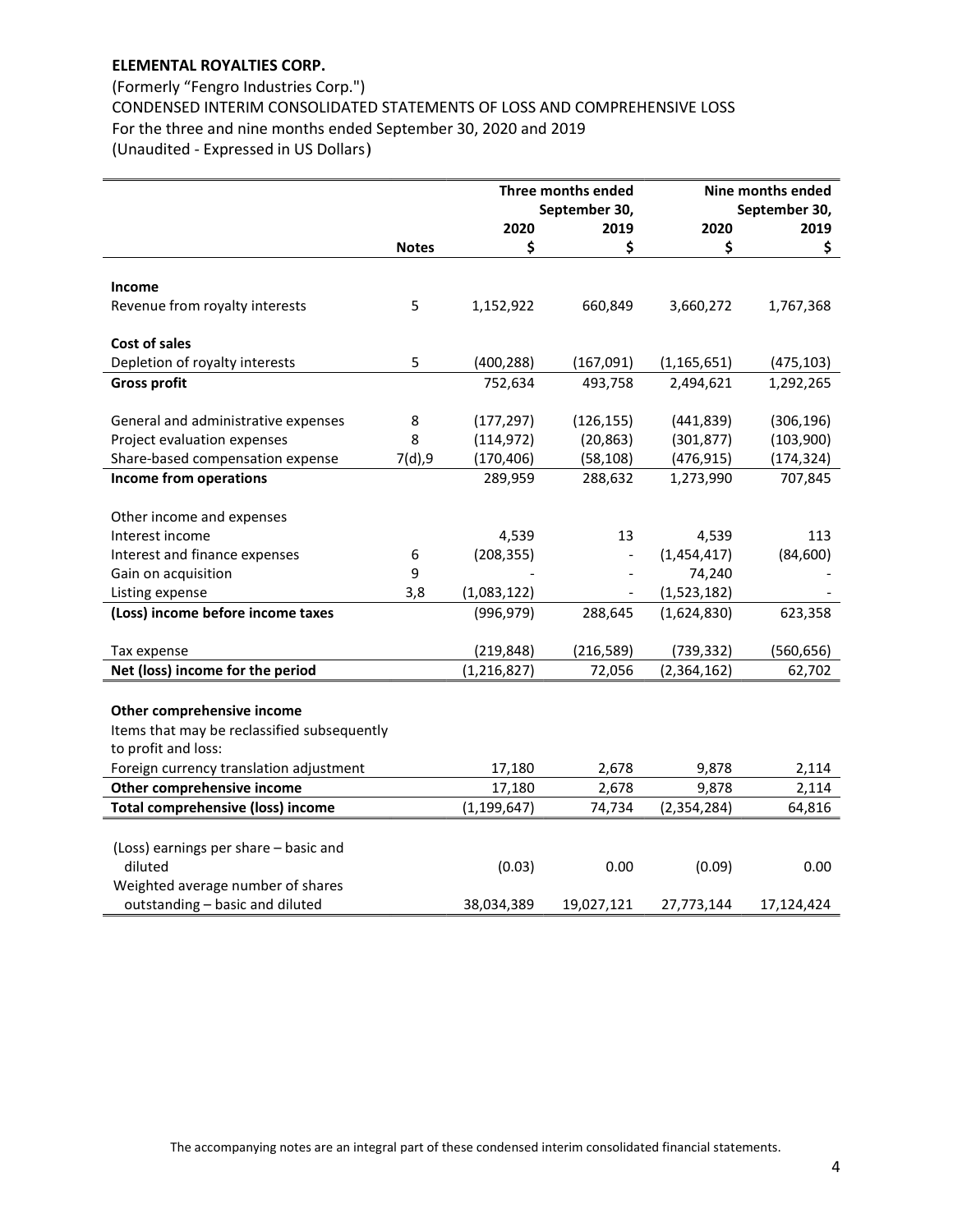(Formerly "Fengro Industries Corp.") CONDENSED INTERIM CONSOLIDATED STATEMENTS OF CASH FLOWS For the nine months ended September 30, 2020 and 2019 (Unaudited - Expressed in US Dollars)

|                                                     | 2020           | 2019        |
|-----------------------------------------------------|----------------|-------------|
|                                                     | S              | \$          |
| <b>Operating activities</b>                         |                |             |
| Net loss for the period                             | (2,364,162)    | 62,702      |
| Items not affecting cash:                           |                |             |
| Depletion of royalty interests                      | 1,165,651      | 475,103     |
| Foreign exchange                                    | 4,108          | 19,595      |
| Expenses settled in shares                          | 7,511          | 19,776      |
| Share-based compensation expense                    | 476,915        | 174,324     |
| Interest and finance expenses                       | 1,454,417      | 84,600      |
| Gain on acquisition                                 | (74, 240)      |             |
| Listing expense                                     | 1,036,927      |             |
|                                                     | 1,707,127      | 836,100     |
| Changes in non-cash working capital items:          |                |             |
| Accounts receivable                                 | (1,607,342)    | (96,084)    |
| Prepaid expenses and other current assets           | (29, 934)      | (80, 371)   |
| Accounts payable and accrued liabilities            | (400, 871)     | (59, 410)   |
| Net cash (used in) provided by operating activities | (331,020)      | 600,235     |
|                                                     |                |             |
| <b>Investing activities</b>                         |                |             |
| Purchase of royalties                               | (11,008,958)   |             |
| Cash received on acquisition of ERL UK              | 81,416         |             |
| Cash received on acquisition of Fengro              | 12,462         |             |
| Cash used in investing activities                   | (10, 915, 080) |             |
|                                                     |                |             |
| <b>Financing activities</b>                         |                |             |
| Proceeds from issue of shares, net of fees          | 17,927,757     | 1,524,057   |
| Interest paid                                       | (610, 639)     | (146, 442)  |
| Proceeds of borrowings, net of fees                 | 10,461,067     |             |
| Repayment of borrowings                             | (8,587,378)    | (1,487,003) |
| Dividends paid                                      |                | (5, 453)    |
| Net cash provided by (used in) financing activities | 19,190,807     | (114, 841)  |
|                                                     |                |             |
| Increase in cash                                    | 7,944,707      | 485,394     |
| Cash, beginning of the period                       | 812,572        | 206,189     |
| Cash, end of the period                             | 8,757,279      | 691,583     |

Supplemental cash flow information (Note 10)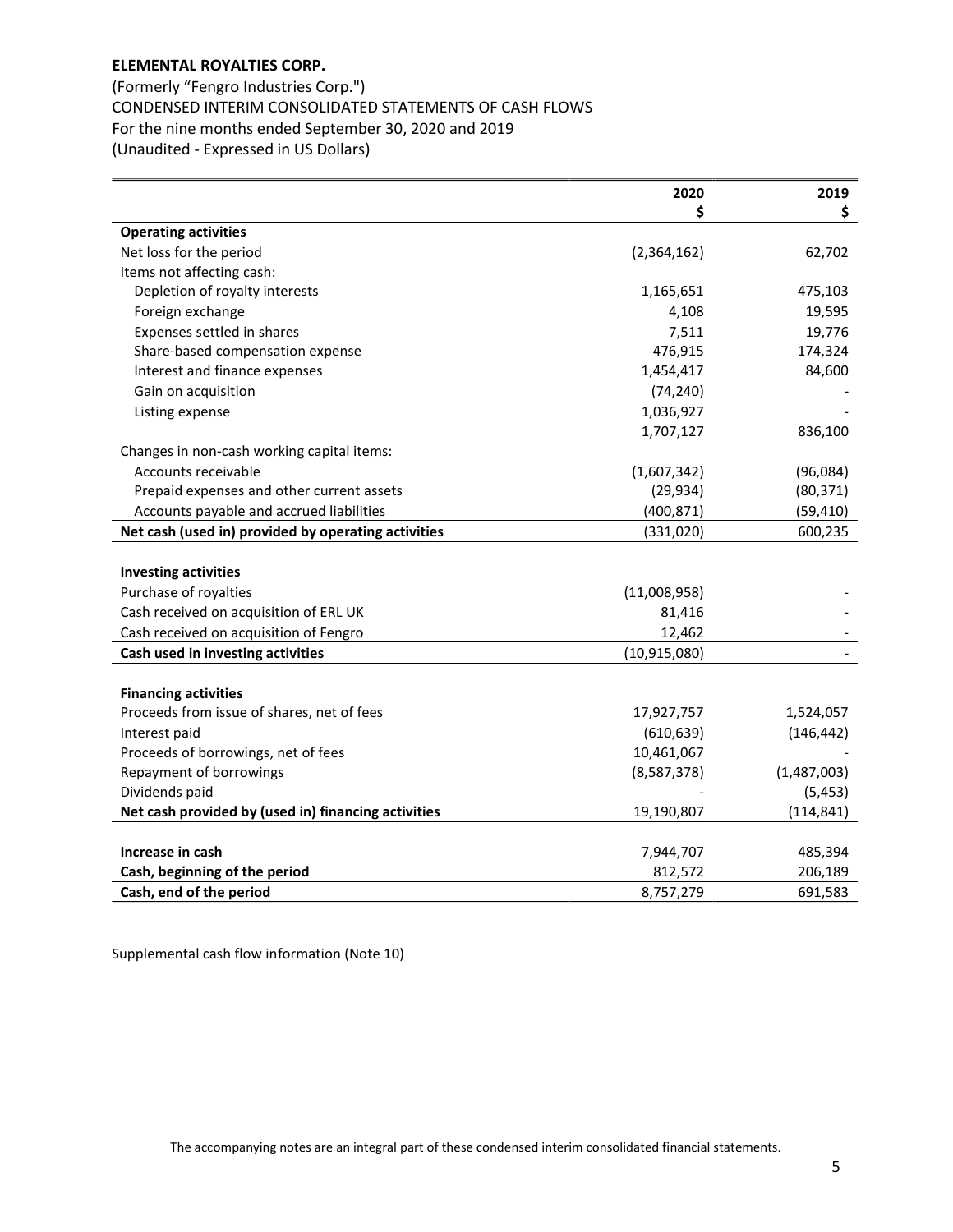(Formerly "Fengro Industries Corp.") CONDENSED INTERIM CONSOLIDATED STATEMENTS OF CHANGES IN EQUITY For the nine months ended September 30, 2020 and 2019 (Unaudited - Expressed in US Dollars)

|                                            |            |               |                 |                      | <b>Equity</b> |             |                |                     |
|--------------------------------------------|------------|---------------|-----------------|----------------------|---------------|-------------|----------------|---------------------|
|                                            |            |               |                 |                      | component     |             |                |                     |
|                                            | Ordinary   |               |                 | <b>Subscriptions</b> | convertible   |             |                |                     |
|                                            | shares     | Share capital | <b>Reserves</b> | received             | loan          | <b>AOCI</b> | <b>Deficit</b> | <b>Total Equity</b> |
|                                            | #          | Ś.            | Ś               | \$                   | \$            | \$          | \$             | \$                  |
| Balance as at December 31, 2018            | 15,993,975 | 4,124,574     | 116,216         | 80,810               |               | (36)        | (228, 816)     | 4,092,748           |
| Issued during the period:                  |            |               |                 |                      |               |             |                |                     |
| For cash, net of issue costs               | 2,433,698  | 1,514,757     |                 | (80, 810)            |               |             |                | 1,433,947           |
| For bonus                                  | 31,717     | 19,776        |                 |                      |               |             |                | 19,776              |
| Share-based compensation expense           |            |               | 174,324         |                      |               |             |                | 174,324             |
| <b>Dividends</b>                           | 86,591     | 53,991        |                 |                      |               |             | (59, 444)      | (5, 453)            |
| For settlement of loan                     | 481,140    | 300,000       |                 |                      |               |             |                | 300,000             |
| Loss and comprehensive loss for the period |            |               |                 |                      |               | 2,114       | 62,702         | 64,816              |
| Balance as at September 30, 2019           | 19,027,121 | 6,013,098     | 290,540         | $\sim$               | $\sim$        | 2,078       | (225, 558)     | 6,080,158           |
| Issued during the period:                  |            |               |                 |                      |               |             |                |                     |
| For cash, net of issue costs               | 515,508    | 375,000       |                 |                      |               |             |                | 375,000             |
| Subscriptions received                     |            |               |                 | 7,185                |               |             |                | 7,185               |
| Share-based compensation expense           |            |               | 58,108          |                      |               |             |                | 58,108              |
| Loss and comprehensive loss for the period |            |               |                 |                      |               | (3,048)     | (144, 512)     | (147, 560)          |
| Balance as at December 31, 2019            | 19,542,629 | 6,388,098     | 348,648         | 7,185                |               | (970)       | (370,070)      | 6,372,891           |
| Issued during the period:                  |            |               |                 |                      |               |             |                |                     |
| For cash                                   | 20,174,866 | 19,180,825    |                 | (7, 185)             |               |             |                | 19,173,640          |
| Less: finders' fees                        |            | (1,083,461)   |                 |                      |               |             |                | (1,083,461)         |
| Less: other cash issuance costs            |            | (162, 422)    |                 |                      |               |             |                | (162, 422)          |
| Pursuant to royalty acquisition            | 1,374,683  | 1,000,000     |                 |                      |               |             |                | 1,000,000           |
| Deemed issued by Elemental to acquire      |            |               |                 |                      |               |             |                |                     |
| Fengro                                     | 753,706    | 732,426       |                 |                      |               |             |                | 732,426             |
| For bonus                                  | 10,325     | 7,511         |                 |                      |               |             |                | 7,511               |
| Convertible loan equity component          |            |               |                 |                      | 124,929       |             |                | 124,929             |
| Pursuant to conversion of loan             | 2,406,322  | 2,459,596     |                 |                      | (124, 929)    |             |                | 2,334,667           |
| To settle fees on loan                     | 196,207    | 190,250       |                 |                      |               |             |                | 190,250             |
| To settle loan                             | 65,996     | 87,963        |                 |                      |               |             |                | 87,963              |
| Share-based compensation expense           |            |               | 476,915         |                      |               |             |                | 476,915             |
| Loss and comprehensive loss for the period |            |               |                 |                      |               | 9,878       | (2,364,162)    | (2, 354, 284)       |
| Balance as at September 30, 2020           | 44,524,734 | 28,800,786    | 825,563         |                      |               | 8,908       | (2,734,232)    | 26,901,025          |

The accompanying notes are an integral part of these condensed interim consolidated financial statements.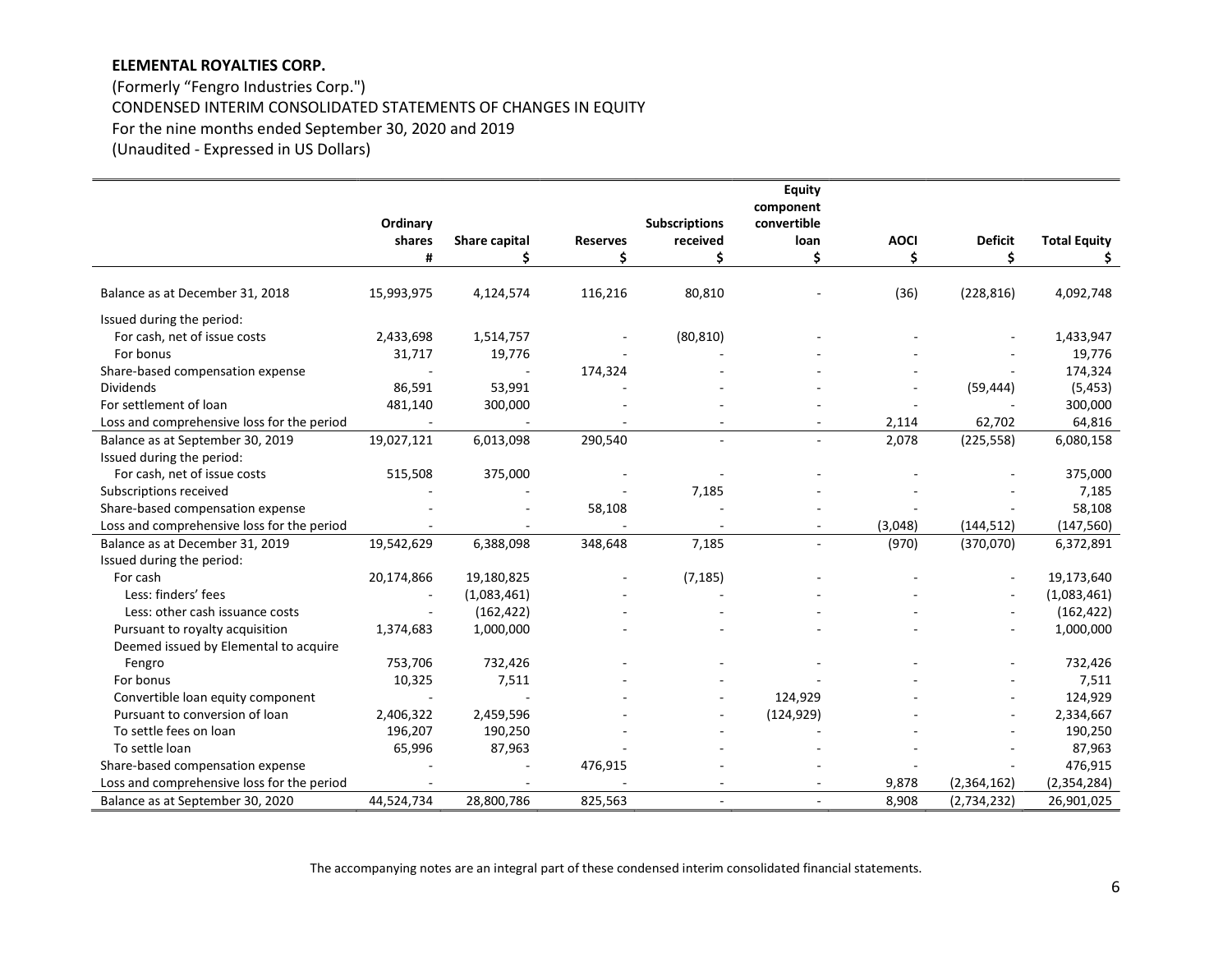## 1. NATURE OF OPERATIONS AND GOING CONCERN

Elemental Royalties Corp. (the "Company" or "ERC") (formerly "Fengro Industries Corp.") ("Fengro") was incorporated on March 11, 2014 under the laws of the Province of British Columbia. The Company is primarily involved in the acquisition of precious metal royalties. The head office and principal address is 880 – 580 Hornby Street, Vancouver, British Columbia, Canada.

On July 27, 2020, Fengro acquired all of the issued and outstanding common shares of a British Virgin Islands incorporated company, Elemental Royalties Limited ("ERL"), in exchange for 22,664,788 common shares. As a result of this transaction, the shareholders of ERL acquired more than 50% of the Company's issued and outstanding common shares and the transaction was accounted for as a reverse takeover ("RTO"). Upon completion of the RTO, the shareholders of ERL obtained control of the consolidated entity. ERL has been identified as the acquirer, and accordingly the entity is considered to be a continuation of ERL with the net assets of Fengro at the date of the RTO deemed to have been acquired by ERL (Note 3). The consolidated financial statements include the results of operations of Fengro from July 27, 2020. The comparative figures are those of ERL.

On July 30, 2020 the common shares of the Company commenced trading on the TSX Venture Exchange under the ticker symbol "ELE".

The Company acknowledges the outbreak of the COVID-19 pandemic during the period and the potential impact on the mining operations in which the Company holds royalty interests and receives revenues. The Company is closely monitoring the impact and mitigating actions by each of the mine operators and is pleased to note there has been no significant disruption to projected royalty revenues to date. The diversified royalty interests held by the Company across a number of different mine operators and geographical locations significantly mitigate this risk.

## 2. BASIS OF PRESENTATION

#### (A) Statement of compliance

These unaudited condensed interim consolidated financial statements have been prepared in accordance with the recognition and valuation principles of International Financial Reporting Standards ("IFRS") as issued by the International Accounting Standards Board ("IASB") applicable to the preparation of interim financial statements, including IAS 34, Interim Financial Reporting. The condensed interim consolidated financial statements should be read in conjunction with the annual consolidated financial statements for the year ended December 31, 2019, which have been prepared in accordance with IFRS as issued by the IASB.

The financial statements are presented in US Dollars rounded to the nearest dollar. The notation "\$" represents US dollars and "CAD\$" represents Canadian dollars.

The Company uses the same accounting policies and methods of computation as in the annual consolidated financial statements for the year ended December 31, 2019 except as listed below.

The financial statements were approved by the board and authorized for issue on November 12, 2020.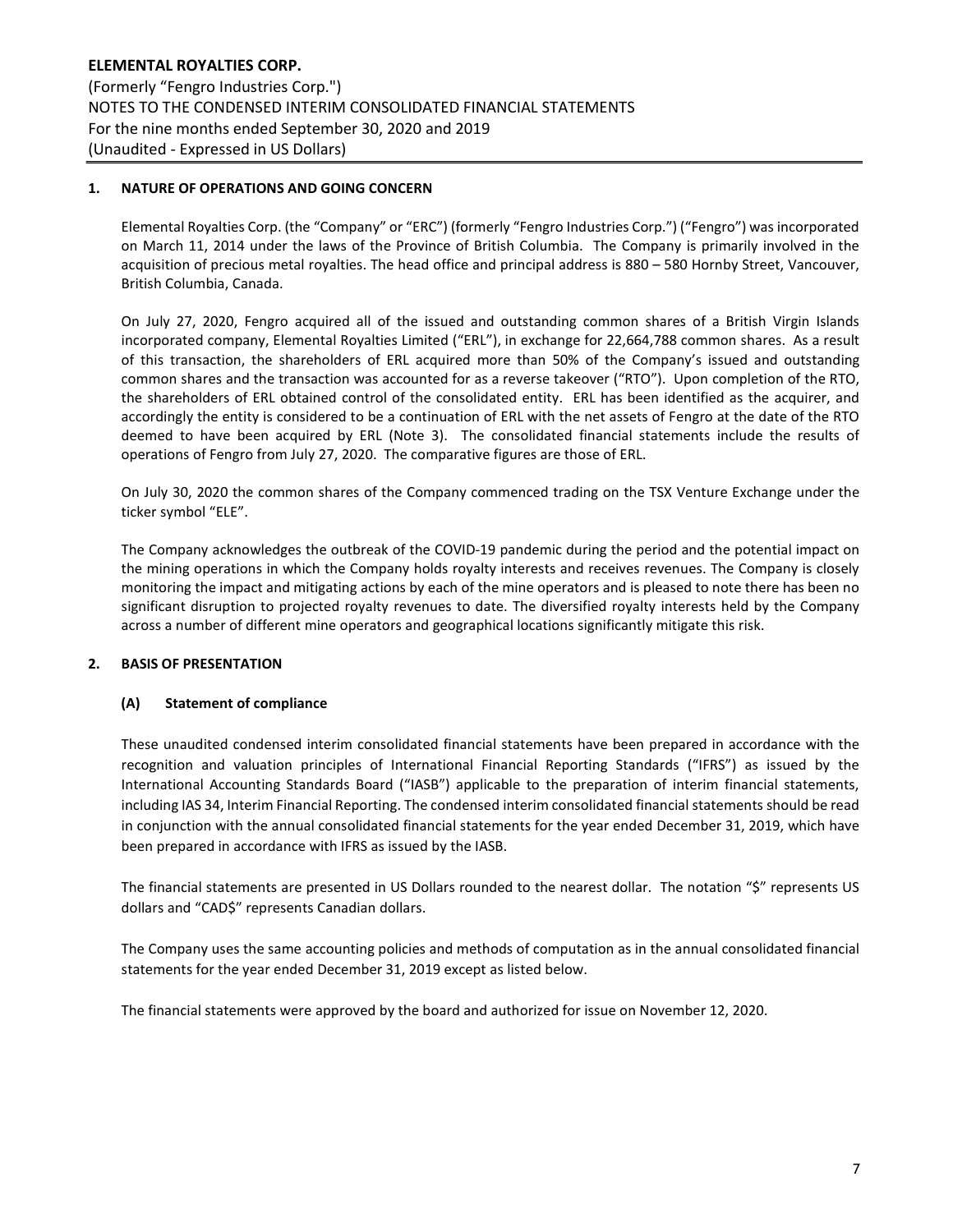## (B) Changes in accounting policy

|  | New standards, interpretations and amendments effective from January 1, 2020 |  |  |
|--|------------------------------------------------------------------------------|--|--|
|  |                                                                              |  |  |

|                                                               | <b>Issued Date</b> | <b>IASB mandatory</b><br>effective date <sup>1</sup> |
|---------------------------------------------------------------|--------------------|------------------------------------------------------|
| <b>Amendments to Existing Standards</b>                       |                    |                                                      |
| Amendments to References to the conceptual framework in IFRSs | 29-Mar-18          | $01$ -Jan-20                                         |
| Amendment to IFRS 3 Business Combinations                     | 22-Oct-18          | $01$ -Jan-20                                         |
| Amendments to IAS 1 and IAS 8: Definition of Material         | 31-Oct-18          | 01-Jan-20                                            |

<sup>1</sup> Periods beginning unless noted otherwise.

The application of the above standards did not have a material impact on the Company's financial statements.

#### (C) Critical accounting estimates and judgements

For full details on the critical accounting estimates and judgements affecting the Company, please refer to the Company's annual consolidated financial statements and notes for the year ended December 31, 2019.

## 3. REVERSE TAKEOVER

On April 27, 2020, the Company entered into a binding business combination agreement pursuant to the November 5, 2019 non-binding letter of intent with Fengro Industries Corp., a company trading on the TSX Venture Exchange, whereby Elemental and Fengro agreed to complete a reverse takeover.

On July 27, 2020, the Company completed the reverse takeover with Fengro and on July 30, 2020 the Company's shares commenced trading on the TSX Venture Exchange under the trading symbol "ELE".

Effective July 27, 2020, Fengro changed its name to "Elemental Royalties Corp." and consolidated its share capital (the "Consolidation") on the basis of 209 (old) common shares for 1 (new) common share. Immediately following the Consolidation, Fengro had an aggregate of 753,706 common shares outstanding.

Pursuant to the terms of the RTO all outstanding securities of ERL were exchanged (the "Share Exchange") for post-Consolidation securities of ERC on a 4.8114 for 1 basis, resulting in 22,664,788 ERC common shares being issued to former shareholders of ERL. The 497,797 PSUs outstanding at July 27, 2020 were exchanged on a 4.8114 for 1 basis, resulting in 2,395,109 replacement PSUs being issued. All references to share and per share amounts in these consolidated financial statements have been retroactively re-stated to reflect the post-4.8114 for 1 exchange ratio.

In accordance with IFRS 3, Business Combinations, the substance of the acquisition is a reverse takeover as the shareholders of ERL held 96.78% of the resulting issuer shares and Fengro shareholders held 3.22% of the resulting issuer shares. Accordingly, for accounting purposes, ERL was treated as the accounting parent company (legal subsidiary) and Fengro has been treated as the accounting subsidiary (legal parent) in these consolidated financial statements. As ERL was deemed to be the acquirer for accounting purposes, its assets, liabilities and operations since incorporation are included in these consolidated financial statements at their historical carrying values. Fengro's results of operations have been included from July 27, 2020.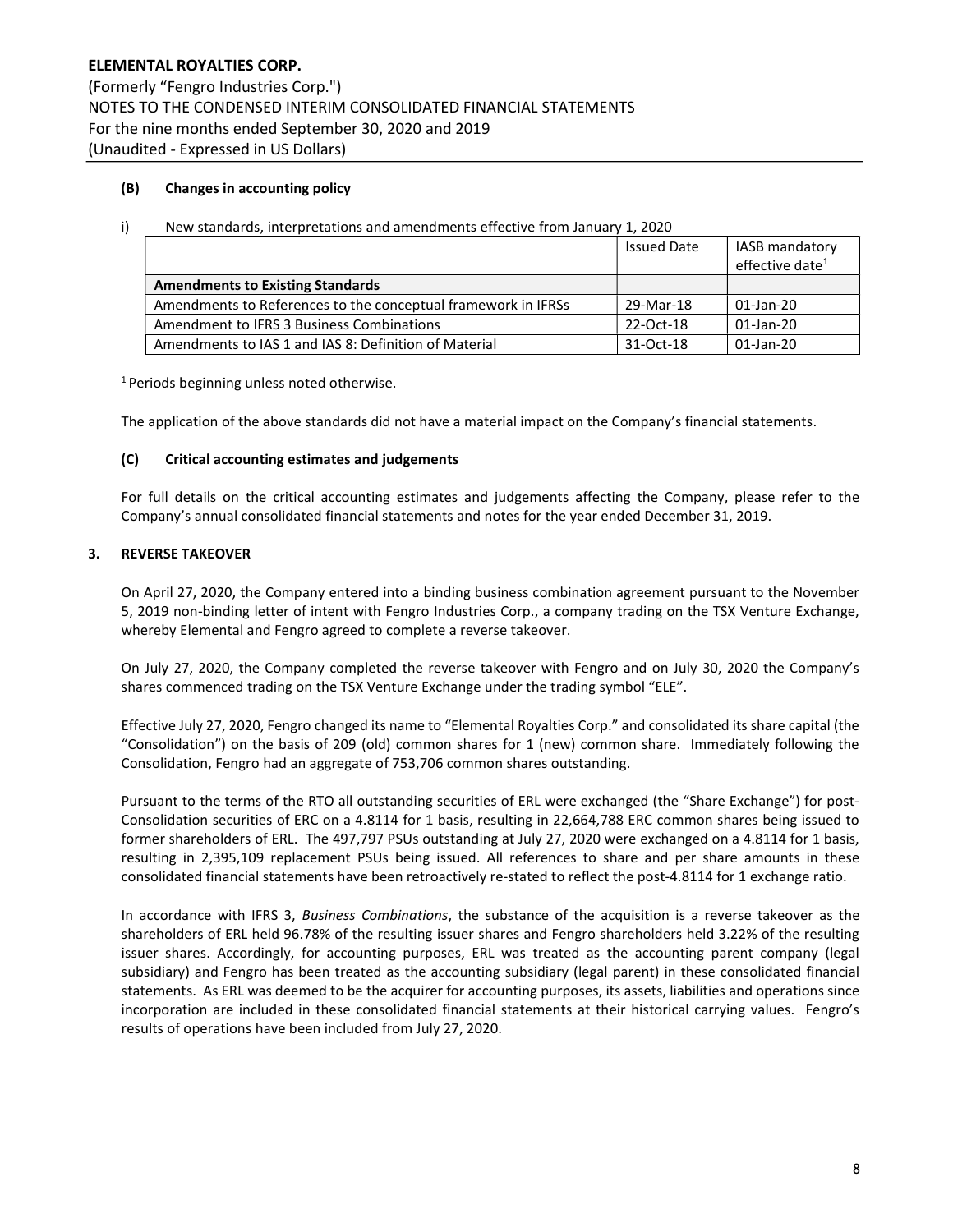As the acquisition of Fengro did not constitute a business combination, the reverse takeover transaction was accounted for in accordance with IFRS 2 Share-based Payments whereby equity instruments issued were recognized at fair value and allocated to the net assets acquired (liabilities assumed). Any difference is the value of the listing which was expensed on completion of the RTO.

The consideration paid was the fair value of common shares issued by ERL which had a fair value of \$732,426. These are the 753,706 shares issued to the Fengro shareholders. The fair value of the 753,706 common shares was determined based on the pricing of the concurrent financing with a value of CAD\$1.30 (\$0.972) being allocated to each common share (Note 7(c)). The purchase price was allocated to the net assets acquired as follows:

| \$         |
|------------|
|            |
| 12,462     |
| 1,641      |
|            |
| (145, 938) |
| (172, 666) |
| (304,501)  |
|            |
|            |
| 732,426    |
| 1,036,927  |
|            |

Transaction costs of the RTO of \$486,255 were expensed.

## 4. ACCOUNTS RECEIVABLE

|                           | September 30, | December 31, |
|---------------------------|---------------|--------------|
|                           | 2020          | 2019         |
|                           |               |              |
| Accrued royalty income    | 2,058,650     | 438,548      |
| Other receivables         | 18.504        | 6.634        |
| Total accounts receivable | 2,077,154     | 445,182      |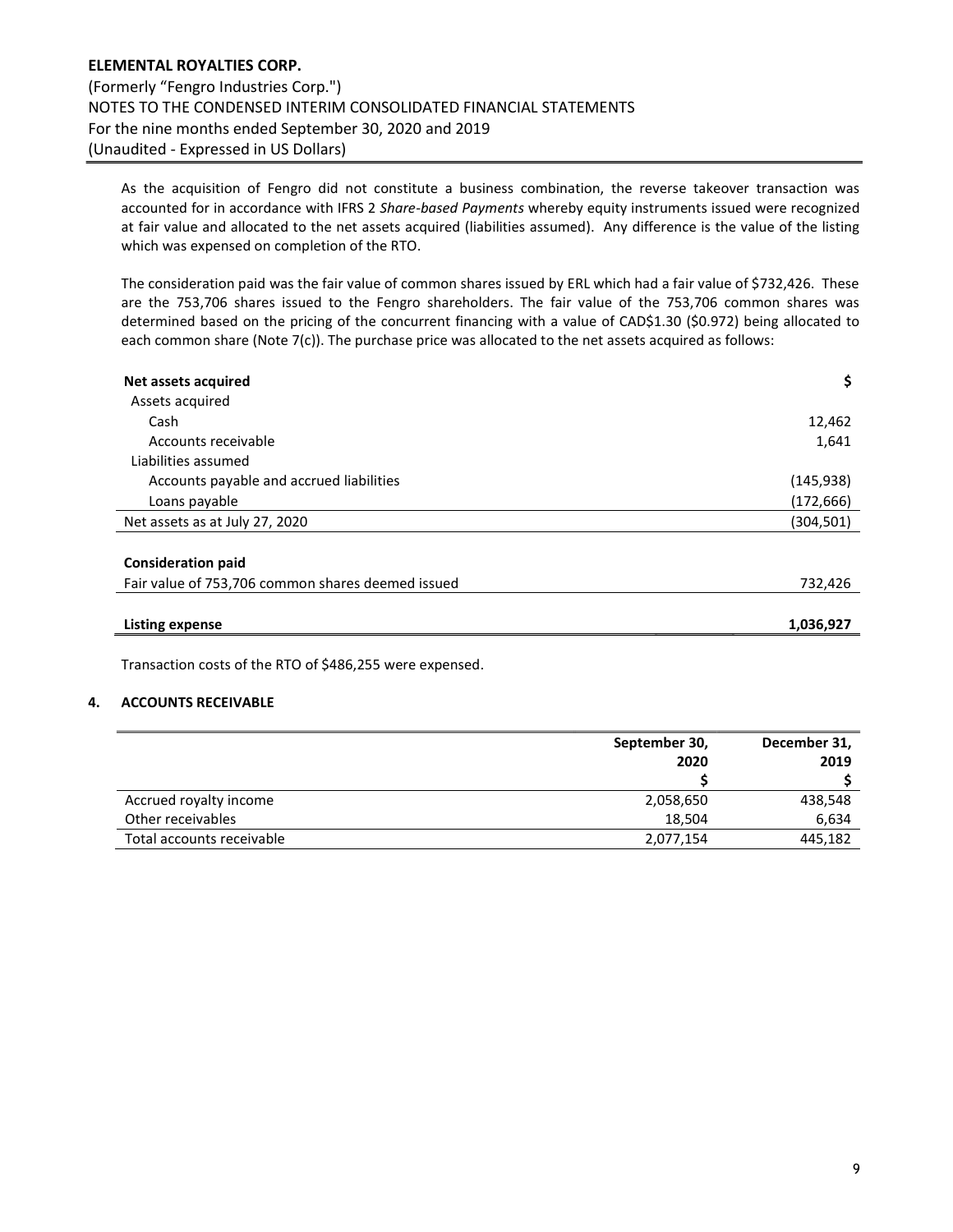(Formerly "Fengro Industries Corp.") NOTES TO THE CONDENSED INTERIM CONSOLIDATED FINANCIAL STATEMENTS For the nine months ended September 30, 2020 and 2019 (Unaudited - Expressed in US Dollars)

## 5. ROYALTY INTERESTS

|                    |            |                          | Mount    |            |                          |            |               |
|--------------------|------------|--------------------------|----------|------------|--------------------------|------------|---------------|
|                    | Kwale      | <b>Panton Sill</b>       | Pleasant | Amancaya   | Mercedes                 | Wahgnion   | Total         |
|                    | \$         | \$                       | Ś        |            |                          |            | \$            |
|                    |            |                          |          |            |                          |            |               |
| Balance, December  |            |                          |          |            |                          |            |               |
| 31, 2018           | 618,791    | 94,219                   | 430,822  | 3,344,906  | 999,001                  |            | 5,487,739     |
| Additions          |            |                          |          |            |                          |            |               |
| Depletion          | (120, 470) |                          | (4, 759) | (581,459)  |                          |            | (706, 688)    |
| Foreign exchange   |            |                          |          |            |                          |            |               |
| translation        |            | $\overline{\phantom{a}}$ | (1, 479) |            |                          |            | (1, 479)      |
| Balance, December  |            |                          |          |            |                          |            |               |
| 31, 2019           | 498,321    | 94,219                   | 424,584  | 2,763,447  | 999,001                  |            | 4,779,572     |
| Additions          |            |                          |          |            | $\overline{\phantom{a}}$ | 12,512,158 | 12,512,158    |
| Depletion          | (110, 383) |                          | (680)    | (369, 948) | $\overline{\phantom{a}}$ | (684,640)  | (1, 165, 651) |
| Foreign exchange   |            |                          |          |            |                          |            |               |
| translation        |            |                          | 8,446    |            |                          |            | 8,446         |
| Balance, September |            |                          |          |            |                          |            |               |
| 30, 2020           | 387,938    | 94,219                   | 432,350  | 2,393,499  | 999,001                  | 11,827,518 | 16,134,525    |

#### Kwale

In February 2017 the Company acquired a 0.25% GRR royalty on the Kwale mineral sands mine from Acacia Mining (LON: ACA) for cash consideration of \$937,500; in addition, \$5,639 in transaction costs was incurred. The Kwale mine is operated by Base Resources Limited, an Australian-based, African-focused mineral sands producer and developer which is dual-listed on the Australian Securities Exchange (ASX: BSE) and the London Alternative Investment Market (AIM: BSE).

## Panton Sill

The Company acquired a 0.5% NSR royalty on the Panton Sill project from Fevertree Resources Pty Ltd in February 2017 for the consideration of \$90,000, settled by the issue of 90,000 preferred shares of the Company. The Company incurred \$4,219 in transaction costs. The Panton Sill project is owned by Panoramic Resources Limited, a base metal mining and exploration company which is listed on the Australian Securities Exchange (ASX: PAN).

## Mount Pleasant

In December 2017 the Company acquired a 5% NPI or A\$10/Oz royalty on the Mount Pleasant operations from a subsidiary of the Carlton & United Breweries Company for cash consideration of AU\$600,000. A deferred payment of AU\$400,000 is due at the point a decision is taken to mine a refractory portion of the resource and funds committed to its development. A total of AU\$16,118 in acquisition costs were incurred. The Mount Pleasant mine is operated by Zijin Mining Group, a large Chinese international mining company engaged in the exploration and mining of gold, copper, zinc and other mineral resources, which is dual-listed on the Hong Kong Stock Exchange (HKSE: 2899) and the Shanghai Stock Exchange (SSEC: 601899).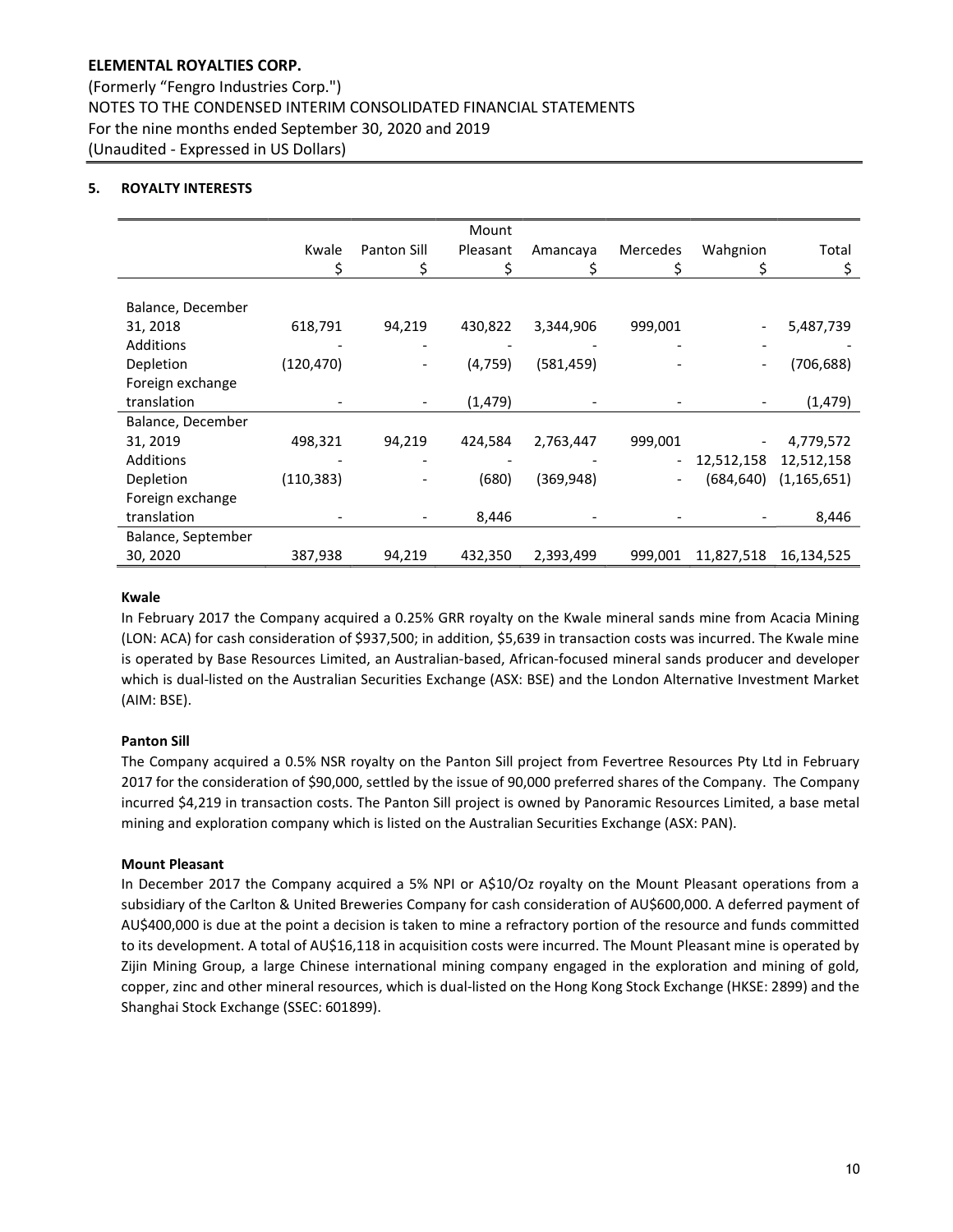ELEMENTAL ROYALTIES CORP. (Formerly "Fengro Industries Corp.") NOTES TO THE CONDENSED INTERIM CONSOLIDATED FINANCIAL STATEMENTS For the nine months ended September 30, 2020 and 2019 (Unaudited - Expressed in US Dollars)

### Amancaya

In July 2018 the Company acquired a 2.25% NSR royalty on the Amancaya gold-silver mine from Yamana Gold Inc (TSX: YRI) for cash consideration of \$3.55m. A total of \$64,306 in acquisition costs was incurred. The Amancaya mine is operated by Austral Gold Limited, a producer and explorer of precious metals which is dual-listed on the Australian Securities Exchange (ASX: AGD) and the Toronto Venture Exchange (TSX-V: AGLD).

#### Mercedes

In July 2018 the Company acquired a 1% NSR royalty on the Mercedes gold-silver mine from Yamana Gold Inc (TSX: YRI) for cash consideration of \$950,000, providing royalty revenue from 2022. Acquisition costs of \$49,000 were incurred. The Mercedes mine is operated by Premier Gold Mines Limited, an emerging gold producer which is listed on the Toronto Stock Exchange (TSX: PG).

#### Wahgnion

On December 13, 2019, the Company entered into a Bindings Heads of Agreement between the Company and the Vendor pursuant to which the Company agreed to acquire 100% of the issued capital of Sanembaore Sarl Pty Ltd ("SNB"), a company incorporated under the laws of Australia. SNB's principal asset is a 1% net smelter return royalty over Teranga Gold's Wahgnion project in Burkina Faso. The acquisition closed on January 29, 2020.

In consideration for 100% of the issued capital of SNB, the Company paid a total of \$12,500,000 consisting of a first payment of \$500,000 (paid as at December 31, 2019), a second payment of \$2,500,000 and issuing 1,374,683 common shares (issued on January 16, 2020 at the fair value of \$1,000,000) and a final payment of \$8,500,000. The final payment as well as a late interest payment of \$73,014 was made on January 23, 2020. Acquisition costs of \$7,153 were incurred. As SNB had no net assets other than the Wahgnion royalty, the purchase price and acquisition costs to acquire SNB were allocated to royalty interests.

A Director of the Company owned a 25% interest in the Vendor; given this minority ownership position, the Vendor was considered to be an arm's length party.

The following table summarizes the Company's total revenue from royalty interests during the three and nine months ended September 30, 2020 and 2019:

|                                      | Three months ended |               | Nine months ended |           |
|--------------------------------------|--------------------|---------------|-------------------|-----------|
|                                      |                    | September 30, | September 30,     |           |
|                                      | 2020               | 2019          | 2020              | 2019      |
|                                      |                    |               |                   |           |
|                                      |                    |               |                   |           |
| Kwale                                | 96,479             | 97,059        | 403,015           | 359,785   |
| <b>Mount Pleasant</b>                |                    | 427           | 8,678             | 17,367    |
| Amancaya                             | 358,069            | 563,363       | 1,305,916         | 1,390,216 |
| Wahgnion                             | 698,374            |               | 1,942,663         |           |
|                                      |                    |               |                   |           |
| Total revenue from royalty interests | 1,152,922          | 660,849       | 3,660,272         | 1,767,368 |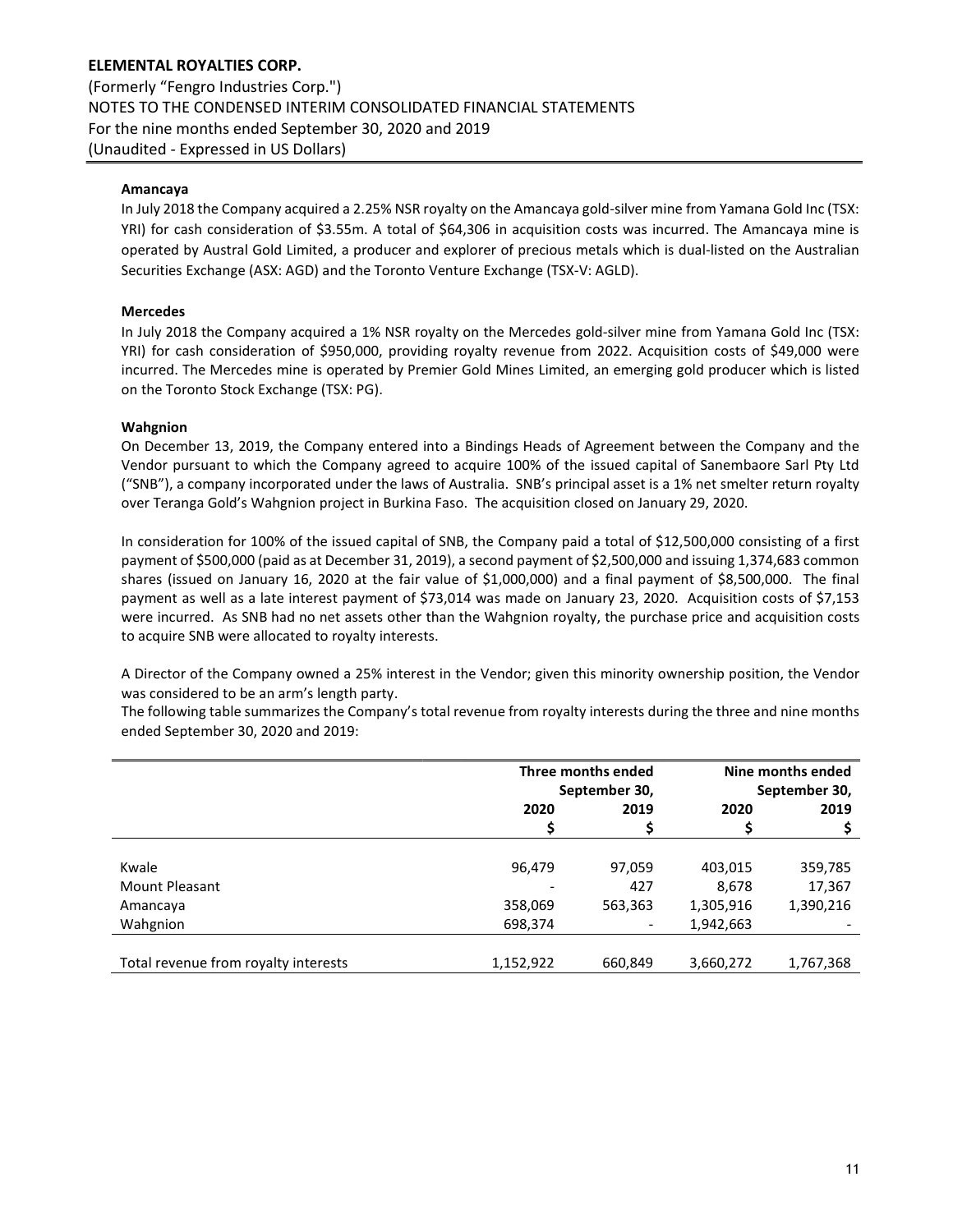## 6. BORROWINGS

|                                                        | September 30, | December 31, |
|--------------------------------------------------------|---------------|--------------|
|                                                        | 2020          | 2019         |
|                                                        |               |              |
| Opening balance                                        |               | 1,848,845    |
| Additions from credit facility                         | 8,500,000     |              |
| Additions from convertible loan                        | 2,000,000     |              |
| Allocation to equity component of convertible loan     | (124, 929)    |              |
| Accretion of convertible loan                          | 124,929       |              |
| <b>Transaction costs</b>                               | (113, 933)    |              |
| Amortization of transaction costs and arrangement fees | 113,933       |              |
| Additions from the RTO with Fengro (Note 3)            | 172,666       |              |
| Foreign exchange loss on Fengro loan                   | 2,676         |              |
| Repayments - ordinary shares                           | (2,087,963)   | (300,000)    |
| Repayments - cash                                      | (8,587,378)   | (1,548,845)  |
| Closing balance                                        |               |              |

On June 15, 2018 the Company entered into a short-term loan facility with Flewis Holdings Pty Limited for up to \$4m. On July 10, 2018 the Company drew down \$3.69m. The loan carried an interest rate of 12% per annum, payable quarterly in arrears. On May 28, 2019, the loan was settled in full by paying cash and issuing 481,140 common shares at the fair value of \$300,000.

## Credit Facility

On December 19, 2019, the Company entered into a Credit Agreement with Sprott Private Resource Lending ("Sprott"), an arm's length party, pursuant to which the Company would be provided with a \$8,500,000 senior secured credit facility (the "Sprott Credit Facility"). On January 23, 2020, the Company received \$8,500,000 from the Sprott Credit Facility.

The Sprott Credit Facility bears interest at a rate of 11.50% per annum paid monthly, maturing on July 23, 2020 and is secured by all assets of the Company. In addition, the lender received a fee of \$190,250 payable on completion of the RTO in shares at the RTO share price. A separate fee of \$80,000 was paid for the lender making a potential future financing facility available. The Company agreed to pay legal fees of the lender and as at December 31, 2019, the Company had advanced the lender \$75,000 for legal fees. During the nine months ended September 30, 2020, the Company paid additional legal fees of \$18,000 and accrued additional legal fees payable of \$20,933. On July 1, 2020, the Sprott Credit Facility was amended with a revised maturity date of August 23, 2020.

On August 7, 2020, the Company repaid \$8,539,939 which included \$8,499,999 of principal, \$20,933 of legal fees and \$19,007 of interest. The Company also issued 196,207 common shares to settle the \$190,250 arrangement fee at the fair value of CAD\$1.30 per common share (\$0.970). The principal balance remaining on the Sprott Credit Facility is \$1.

During the nine months ended September 30, 2020, the Company recorded interest expense of \$537,624, amortization of transaction costs of \$113,933 and arrangement fee expense of \$270,250 on the Sprott Credit Facility.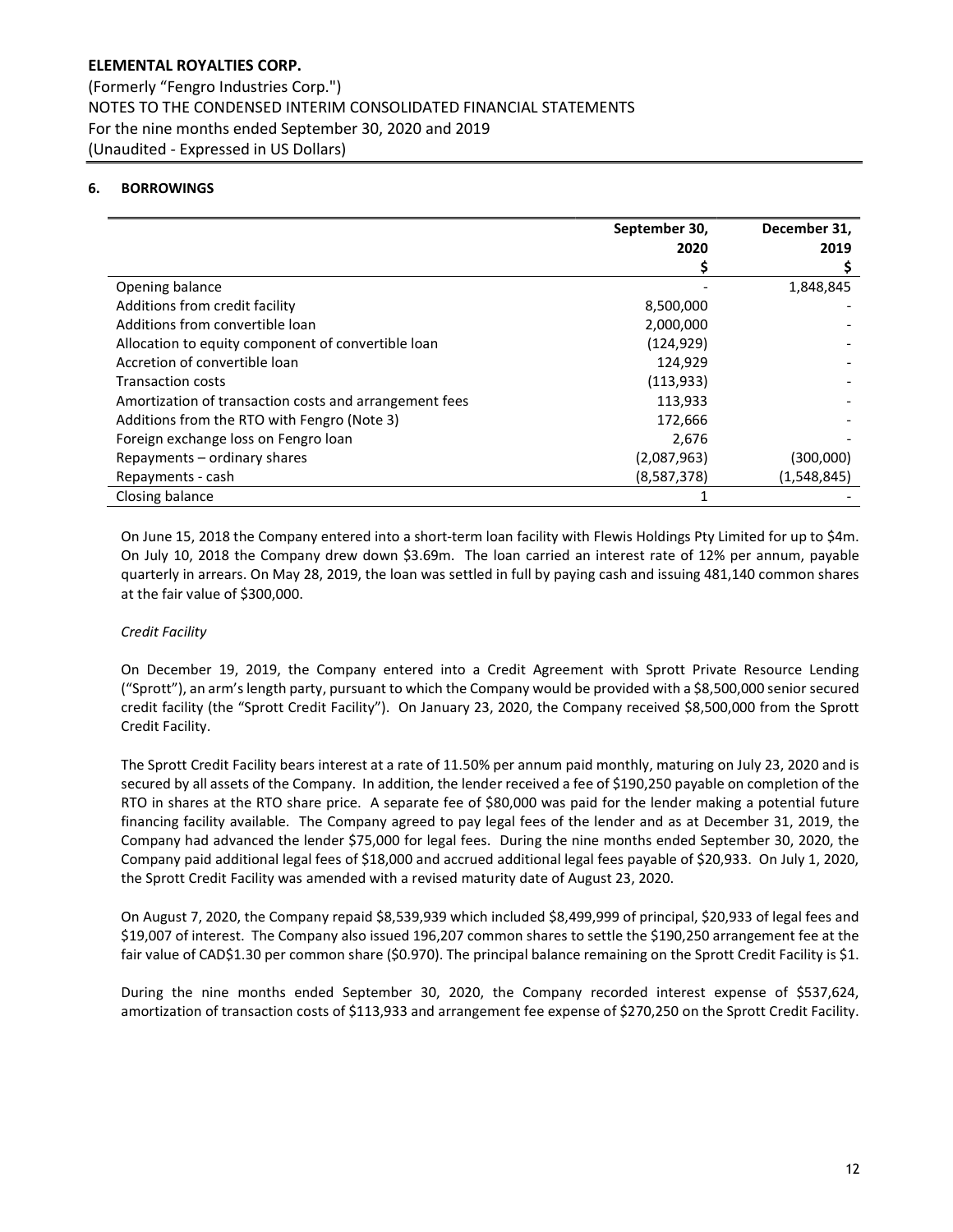### Convertible Loan

On January 9, 2020, the Company entered into a Convertible Loan Agreement with Tembo Mining Capital Fund LP ("Tembo"), an arm's length party. Pursuant to the terms of the agreement, the Company received a loan of \$2,000,000 bearing interest at a rate of 12% per annum and maturing on July 7, 2020. In addition, the lender was to receive an arrangement fee of \$200,000 payable on maturity. On May 13, 2020, the Convertible Loan Agreement was amended with a revised maturity date of August 6, 2020. All other terms remained the same.

The loan was convertible into ordinary shares of the Company at the lower of (i) the price per post-RTO share at which the first equity offering following the RTO is completed provided that the equity offering is at least \$2,000,000 and (ii) the volume weighted average price of the post-RTO share for the five trading days before conversion. On July 30, 2020, Tembo converted the \$2,000,000 loan, the \$200,000 arrangement fee and \$134,667 of accrued interest. The conversion price was CAD\$1.30 per common share (\$0.970) resulting in Elemental issuing 2,406,322 common shares to settle the Convertible Loan.

The Company determined that the fair value of the liability component of the Convertible Loan to be \$1,875,071, based on the net present value of future cash flows. The residual value of \$124,929 was allocated to the equity component of the Convertible Loan. On conversion of the loan, the amount was transferred to share capital.

During the nine months ended September 30, 2020, the Company recorded interest expense of \$134,667, accretion expense of \$124,929 and arrangement fee expense of \$200,000 on the Convertible Loan.

#### Fengro Loan

As part of the RTO with Fengro, the Company assumed the CAD\$230,987 (\$172,666) loan payable due to Tembo and an arm's length lender.

On August 4, 2020, the Company entered into a settlement agreement with Tembo whereby 65,996 common shares were issued to settle CAD\$115,493 of the loan. The shares were issued on September 3, 2020 at the fair value of \$87,963 based on the share price of CAD\$1.75 per common share (\$1.333).

On August 19, 2020, the Company paid the arm's length lender CAD\$115,494 (\$87,379) to settle the remaining balance of the loan.

#### 7. SHARE CAPITAL

#### a) Authorized

The Company's authorized share structure consists of an unlimited number of common shares without par value.

b) Share Exchange

Pursuant to the terms of the RTO all outstanding securities of ERL were exchanged for post-Consolidation securities of ERC on a 4.8114 for 1 basis (Note 3). All references to share and per share amounts in these consolidated financial statements have been retroactively restated to reflect the post-4.8114 for 1 exchange ratio.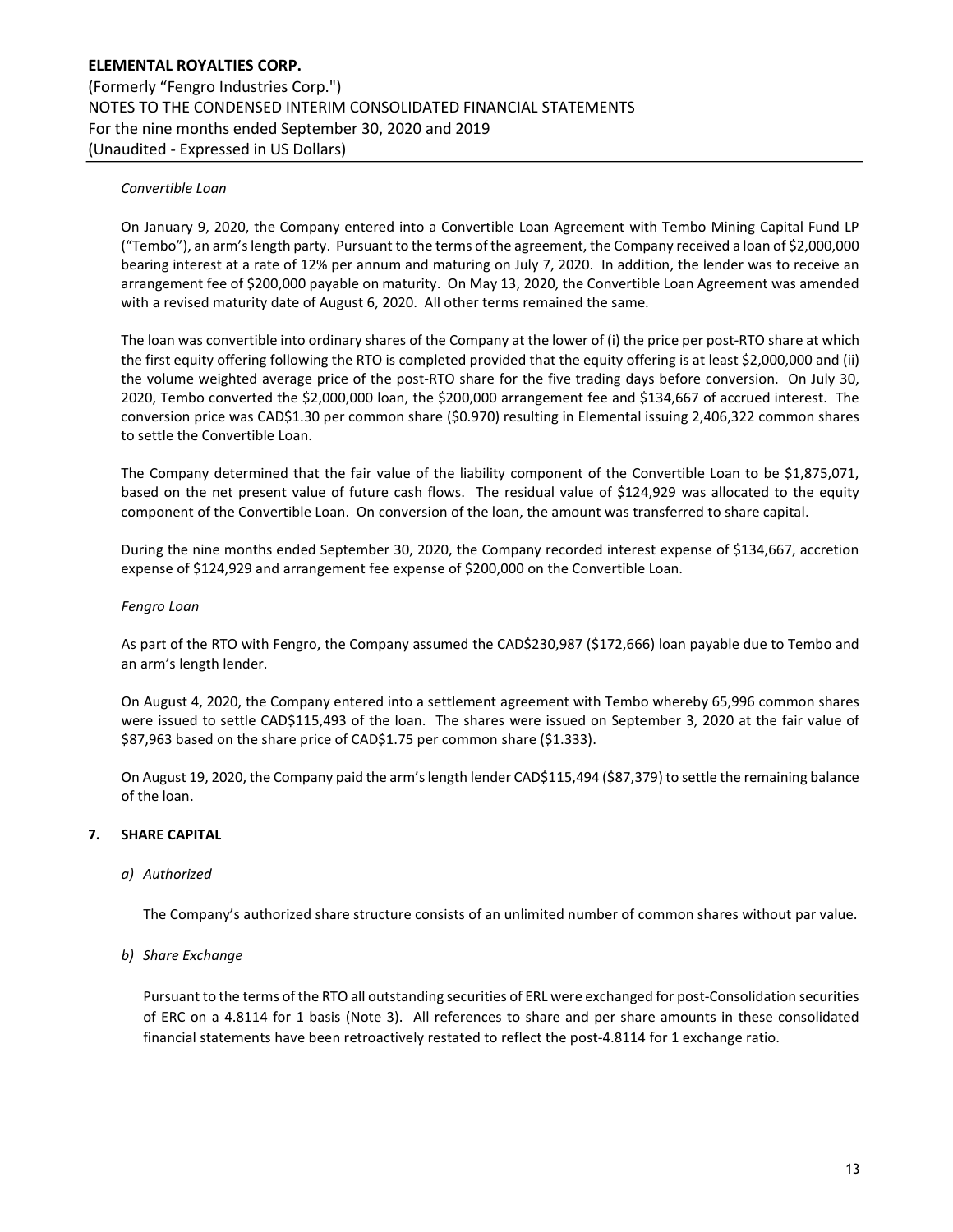## c) Share activities

Details of equity transactions during the nine months ended September 30, 2020 are as follows:

- 1) On January 7, 2020, the Company issued 496,272 common shares at \$0.73 per share to raise gross proceeds of \$361,008;
- 2) On January 23, 2020, the Company issued 1,374,683 common shares at \$0.73 per share as part of the acquisition of SNB (Note 5);
- 3) On April 21, 2020, the Company issued 10,325 common shares at \$0.73 per share as payment of a bonus of \$7,511 to a Company employee;
- 4) On May 1, 2020, the Company issued 1,240,879 common shares at \$0.73 per share to raise gross proceeds of \$902,664;
- 5) On July 27, 2020, the Company was deemed to have issued 753,706 common shares at CAD \$1.30 (\$0.972) per share as part of the reverse takeover transaction (Note 3);
- 6) On July 28, 2020, the Company completed a brokered subscription receipt financing of 18,437,715 common shares at CAD\$1.30 (\$0.972) per share for gross proceeds of CAD\$23,969,030 (\$17,917,153). In connection with the financing, the Company paid cash finders' fees of \$1,083,461 and incurred cash issuance costs of \$162,422;
- 7) On July 30, 2020, the Company issued 2,406,322 common shares to convert the Tembo loan, including the arrangement fee and accrued interest at a conversion price of CAD\$1.30 (\$0.97) as repayment of the \$2,334,667 convertible loan (Note 6).;
- 8) On July 30, 2020, the Company issued 196,207 common shares at CAD\$1.30 (\$0.97) to settle the \$190,250 arrangement fee for the Sprott Credit Facility (Note 6); and
- 9) On September 3, 2020, the Company issued 65,996 common shares to settle CAD\$115,494 of debt incurred pursuant to a bridge loan made to Fengro in March 2019.

Details of equity transactions during the nine months ended September 30, 2019 are as follows:

- 1) On February 22, 2019, the Company issued 129,908 common shares at \$0.62 per share to raise gross proceeds of \$81,000;
- 2) On February 22, 2019, the Company issued 40,214 common shares at \$0.62 per share as payment of \$25,074 of dividends;
- 3) On February 22, 2019, the Company issued 31,717 common shares at \$0.62 per share as a bonus payment of \$19,776 to a Company employee;
- 4) On June 14, 2019, the Company issued 481,140 common shares at \$0.62 per share to settle the remainder of the loan to Flewis Holdings Pty Limited;
- 5) On June 14, 2019, the Company issued 2,303,790 common shares at \$0.62 per share to raise gross proceeds of \$1,436,457. The Company incurred finders' fees of \$2,700; and
- 6) On June 14, 2019, the Company issued 46,377 common shares at \$0.62 per share as payment of \$28,917 of dividends.

Share subscription received relates to funds received in advance of shares being issued. As at September 30, 2020, the balance was \$nil (December 31, 2019 - \$7,185).

#### d) Stock options and performance share units

The Company has an incentive compensation plan for stock options, performance share units and restricted share units. The maximum number of shares reserved for issue under the plan shall not exceed 10% of the outstanding common shares of the Company, as at the date of the grant. The maximum number of common shares reserved for issue to any one person under the plan cannot exceed 5% of the issued and outstanding number of common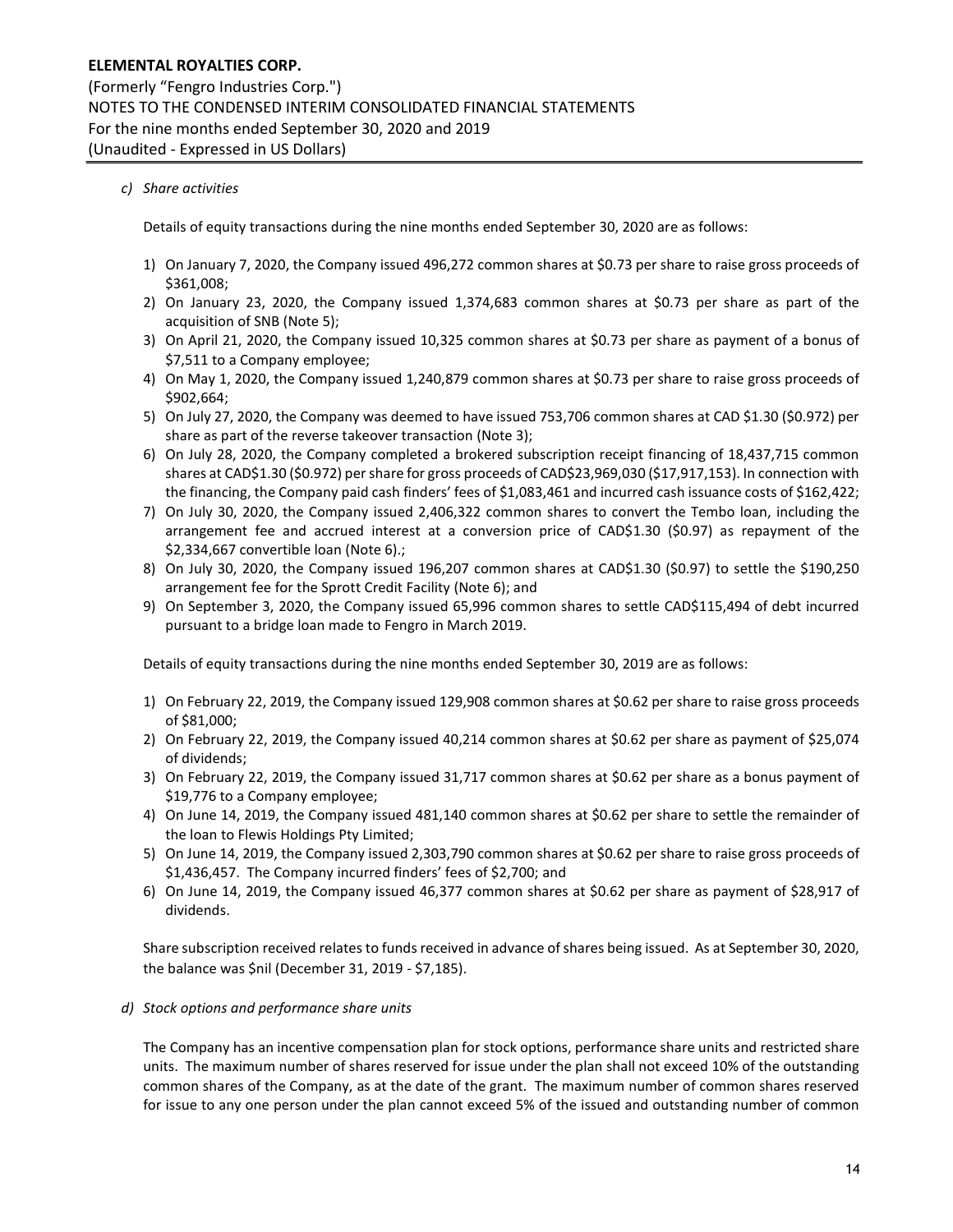shares at the date of the grant and the maximum number of common shares reserved for issue to a consultant or a person engaged in investor relations activities cannot exceed 2% of the issued and outstanding number of common shares at the date of the grant. The exercise price of each option granted under the plan may not be less than the Discounted Market Price (as that term is defined in the policies of the TSX-V). The vesting terms of the awards are in the sole discretion of the Board of Directors. Options may be granted for a maximum term of ten years from the date of the grant, are non-transferable and expire within 90 days of termination of employment or holding office as a director or officer of the Company.

#### Stock options

Changes in share purchase options during the periods ended September 30, 2020 and December 31, 2019 are as follows:

|                                                 | Number of<br>stock options | Weighted<br>Average<br><b>Exercise Price</b> | Weighted<br>Average Life<br>(Years) |
|-------------------------------------------------|----------------------------|----------------------------------------------|-------------------------------------|
| Outstanding, December 31, 2019                  | -                          |                                              |                                     |
| Granted                                         | 900,000                    | CAD\$1.50                                    | 5.00                                |
| Outstanding, September 30, 2020                 | 900,000                    | CAD\$1.50                                    | 4.83                                |
| Outstanding and exercisable, September 30, 2020 | -                          | CAD\$1.50                                    | $\overline{\phantom{0}}$            |

As at September 30, 2020, there were 900,000 stock options outstanding exercisable at CAD\$1.50 per share expiring on July 28, 2025. The stock options vest on July 28, 2021.

The fair value of the stock options granted has been estimated to be \$0.56 per stock option using the Black-Scholes option pricing model. The assumptions used for the calculation were:

| Stock price               | CAD\$1.30 |
|---------------------------|-----------|
| Exercise price            | CAD\$1.50 |
| Risk-free interest rate   | 0.33%     |
| Expected life             | 5.0 years |
| Expected volatility $(1)$ | 75%       |
| Expected dividends        | Nil       |

 $<sup>(1)</sup>$  The volatility was determined as per an average of the volatility of comparable publicly traded companies.</sup>

During the nine months ended September 30, 2020, the Company recorded \$83,462 (2019 - \$nil) of share-based compensation to the statement of comprehensive loss based on the vesting of stock options.

#### Performance share units

The Company has certain performance share units ("PSUs") outstanding which were issued to directors and officers. Changes in PSUS during the periods ended September 30, 2020 and December 31, 2019 are as follows: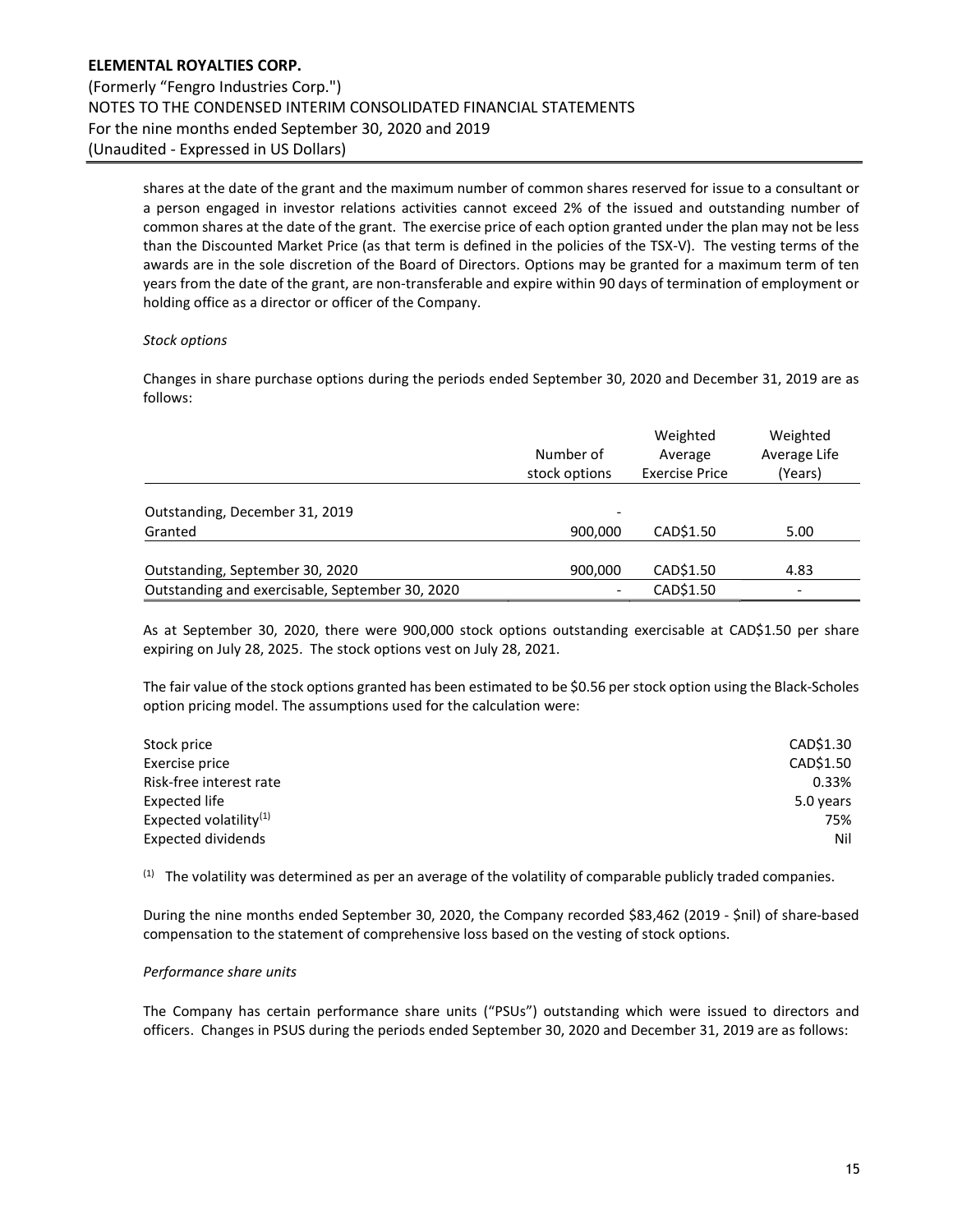(Formerly "Fengro Industries Corp.") NOTES TO THE CONDENSED INTERIM CONSOLIDATED FINANCIAL STATEMENTS For the nine months ended September 30, 2020 and 2019 (Unaudited - Expressed in US Dollars)

|                                                 | Number of PSUs |
|-------------------------------------------------|----------------|
| Outstanding, December 31, 2018 and 2019         | 497,797        |
| Recapitalization transactions                   |                |
| Pursuant to the acquisition of Fengro           | (497,797)      |
| <b>Exchange of Shares</b>                       | 2,395,109      |
| Issued                                          | 500,000        |
|                                                 |                |
| Outstanding, September 30, 2020                 | 2,895,109      |
| Outstanding and exercisable, September 30, 2020 | 463.498        |

On June 14, 2018, the Company issued 2,395,109 PSUs to directors and officers, expiring on June 14, 2023. The PSUs vest once the Company's share price reaches between \$0.62 and \$1.25 per share and a period of time has passed. 463,498 PSUs vest after 2 years if the share price reaches \$0.62. The remaining PSUs vest after 3 years with 579,483 vesting if the share price reaches \$0.78, 579,483 if the share price reaches \$0.94 and 772,645 if the share price reaches \$1.25.

On July 28, 2020, the Company issued 500,000 PSUs to certain employees of Elemental. The PSUs vest once the Company's share price reaches between CAD\$1.70 and CAD\$2.20 per share and a period of time has passed. 160,000 PSUs vest after 2 years (July 28, 2022) if the share price reaches CAD\$1.70. 340,000 PSUs vest after 3 years (July 28, 2023) if the share price reaches CAD\$2.20.

The fair value of the performance share units was estimated using the fair value of a common share at the grant date and various probabilities of the likelihood of the Company's stock price reaching the targets.

During the nine months ended September 30, 2020, the Company recorded \$393,453 (2019 - \$174,324) of sharebased compensation to the statement of comprehensive loss based on the vesting of PSUs.

## e) Escrowed Shares

On completion of the Transaction, certain principals of Elemental entered into a Tier 1 Value Escrow Agreement with the TSX Venture Exchange and Computershare Trust Company of Canada, as escrow agent, in respect of 9,564,143 Elemental common shares and 2,760,109 PSUs for aggregate escrowed securities of 12,324,252. Under the terms of the Escrow Agreement, 25% of such escrowed securities were released upon closing (July 30, 2020) with subsequent 25% releases occurring 6, 12, and 18 months from closing. These escrow shares will be released as follows:

| Date of Automatic Timed Release                          | Amount of Escrow Shares Released   |  |
|----------------------------------------------------------|------------------------------------|--|
|                                                          |                                    |  |
| On the date that the Company's common shares were listed |                                    |  |
| on the TSX-V, July 30, 2020                              | 1/4 of the escrow shares           |  |
| 6 months after the listing date (January 30, 2021)       | 1/4 of the escrow shares           |  |
| 12 months after the listing date (July 30, 2021)         | 1/4 of the escrow shares           |  |
| 36 months after the listing date (January 30, 2022)      | The remainder of the escrow shares |  |

As at September 30, 2020, 7,173,108 common shares and 2,070,082 PSUs remained in escrow.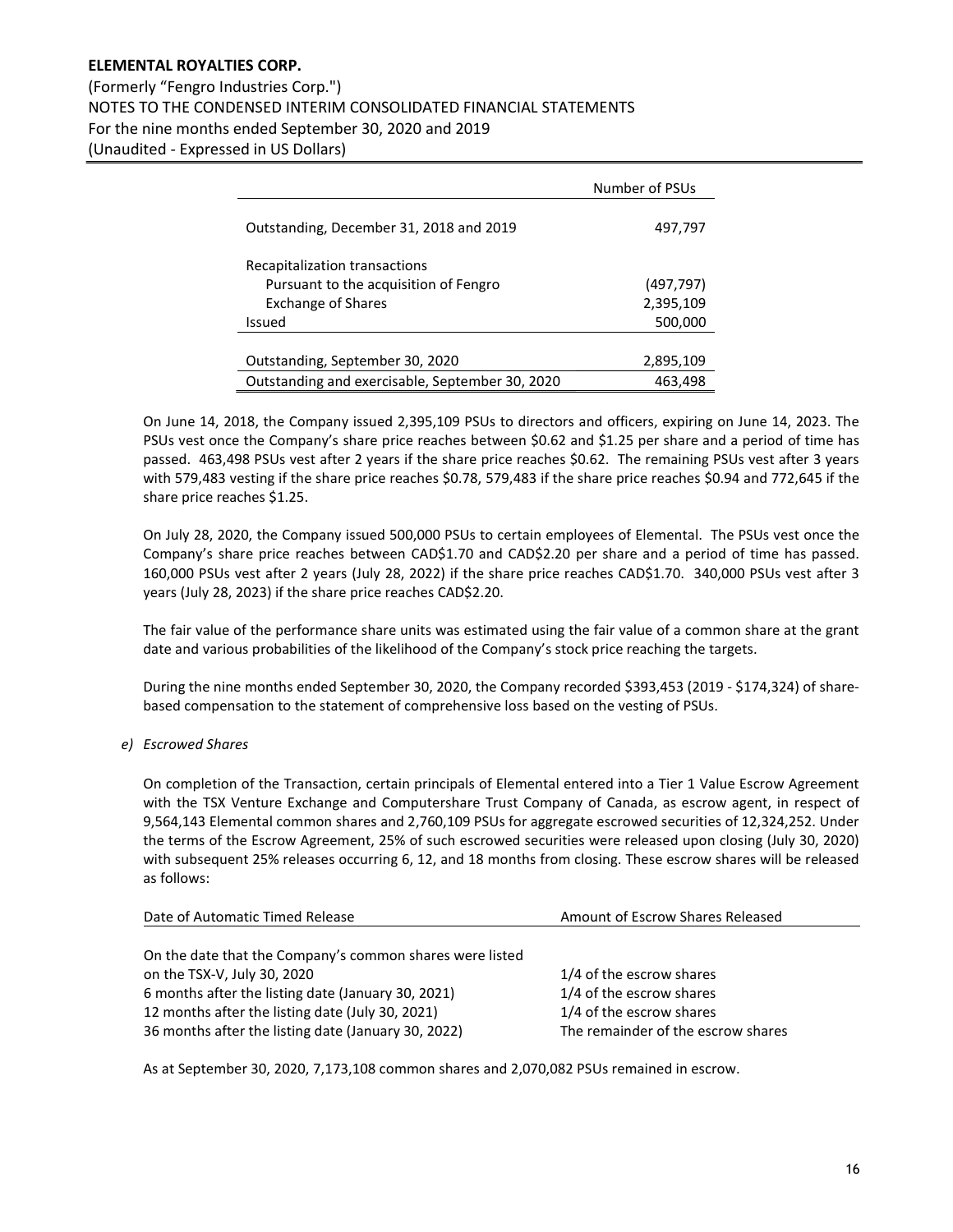## f) Basic and diluted loss per share

During the nine months ended September 30, 2020, potentially dilutive common shares totaling 3,795,109 (2019: 2,395,109) were not included in the calculation of basic and diluted loss per share because their effect was antidilutive. Potentially dilutive common shares are from PSUs and stock options.

## 8. OPERATING EXPENSES BY NATURE

|                                         | Three months ended<br>September 30, |         | Nine months ended<br>September 30, |         |
|-----------------------------------------|-------------------------------------|---------|------------------------------------|---------|
|                                         | 2020                                | 2019    | 2020                               | 2019    |
|                                         |                                     |         |                                    |         |
| Salary, fees and pension                | 154,201                             | 71,354  | 371,292                            | 227,181 |
| Corporate administration                | 52,529                              | 35,990  | 175,503                            | 90,438  |
| Listing and filing fees                 | 33,451                              |         | 33,451                             |         |
| Professional fees and consulting fees   | 98,283                              | 39,674  | 649,725                            | 92,477  |
| Total operating expenses, including RTO |                                     |         |                                    |         |
| expenses                                | 338,464                             | 147,018 | 1,229,971                          | 410,096 |
| Less: RTO expenses (Note 3)             | (46,195)                            |         | (486,255)                          |         |
| Total operating expenses                | 292,269                             | 147,018 | 743,716                            | 410.096 |

#### 9. RELATED PARTY TRANSACTIONS

Key management includes the executive and non-executive directors and the Corporate Development Manager. Key management compensation during the three and nine months ended September 30, 2020 and 2019 is as follows:

|                                           | Three months ended<br>September 30, |         | Nine months ended<br>September 30, |         |
|-------------------------------------------|-------------------------------------|---------|------------------------------------|---------|
|                                           |                                     |         |                                    |         |
|                                           | 2020                                | 2019    | 2020                               | 2019    |
|                                           |                                     |         |                                    |         |
| Salary, fees and pension                  | 115,421                             | 71.354  | 312.849                            | 232.539 |
| Share-based compensation - PSUs and stock |                                     |         |                                    |         |
| options                                   | 136,761                             | 58,018  | 443.270                            | 174,324 |
|                                           | 252,182                             | 129,372 | 756,119                            | 406,863 |

#### Acquisition of Elemental Resources Ltd.

During the period Elemental Resources Ltd. ("ERLUK"), a company in which Frederick Bell and Richard Evans are directors and controlling shareholders, charged employment and office related expenses in the amount of \$90,805 (2019: \$94,775). As at December 31, 2019, \$59,205 was outstanding as payable.

On May 30, 2020, the Company acquired ERLUK for a purchase price of \$1.

At the date of acquisition, ERLUK had net liabilities of \$4,552 as well as a receivable from the Company of \$78,793, resulting in a gain on acquisition of \$74,240.